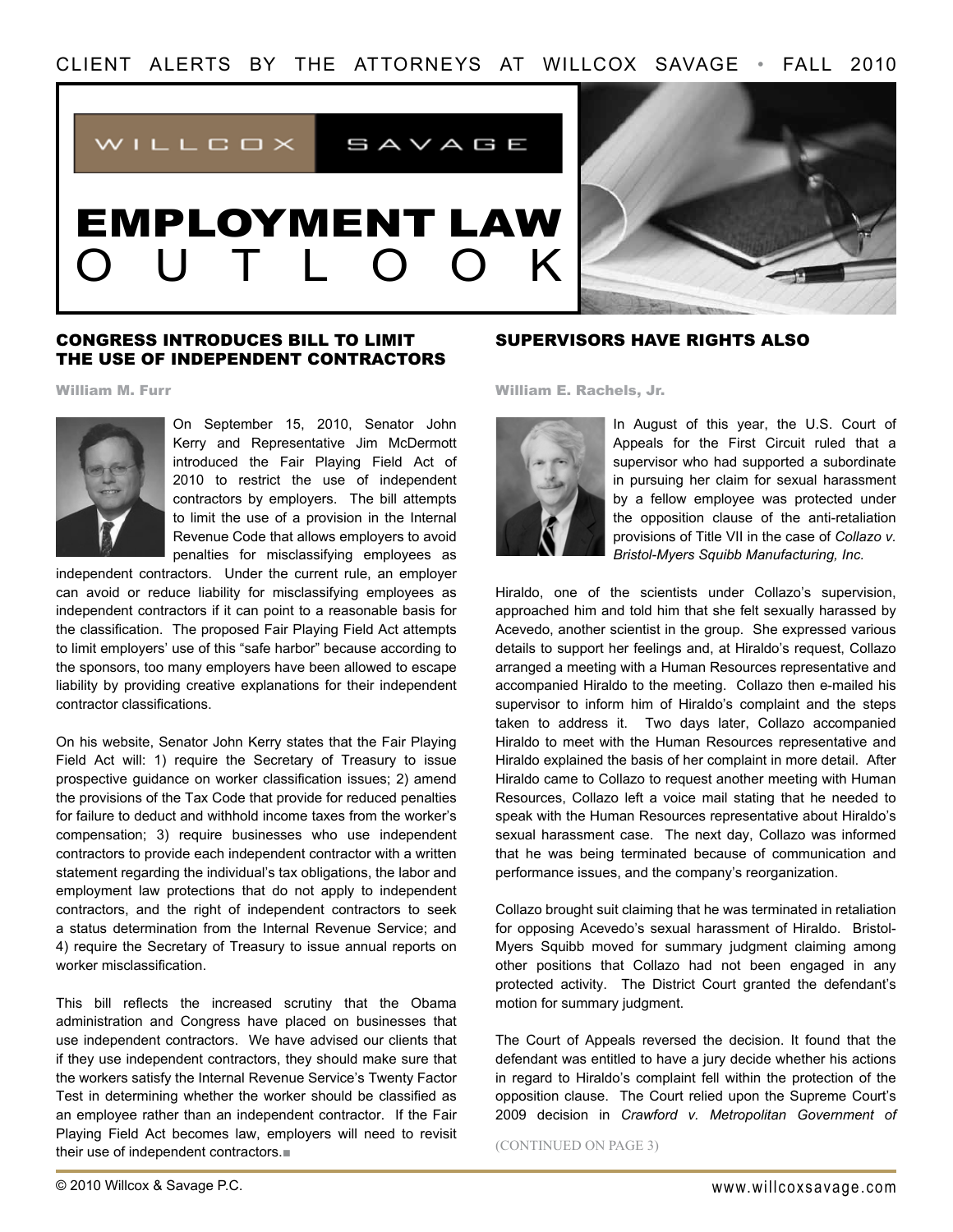### Anti-discrimination laws prove The Customer is Not Always Right

Samuel J. Webster



What happens when a customer's preferences collide with anti-discrimination laws? Contrary to popular perception, depending upon the nature of the discriminatory preference, the customer is not always right. A recent Indiana case from the Seventh Circuit Court of Appeals illustrates the employer's problem.

First, some background. Federal anti-discrimination laws prohibit employers from taking adverse job actions or allowing the creation of a hostile work environment when based upon race, sex, religion, national origin, age and disability. An exception to the anti-discrimination requirements is a bona fide occupational qualification (BFOQ). BFOQ examples include advertising by a menswear retailer for male models, mandatory retirement ages for airline pilots for safety reasons, a Roman Catholic university requiring its president, dean, and faculty to be Roman Catholic, but not necessarily a secretary or janitor. Some are more obvious than others. The BFOQ exception occurs with some frequency in the context of gender discrimination in the healthcare arena. Generally, female patients are permitted to insist upon care by female providers, and the healthcare employer will not be subject to discrimination charges for following that practice.

Race, on the other hand, will cause difficulties for employers. The recent Seventh Circuit case, *Chaney v. Plainfield Healthcare Center*, illustrates the problem. In that case, Plainfield Healthcare Center, a nursing home, had a resident who did not want assistance from black certified nursing assistants (CNA). Believing that "the customer is always right," Plainfield acceded to this racial preference. Brenda Chaney's position as a CNA required her to monitor patients, responding to their requests for service and assisting their daily living needs. Plainfield provided Chaney and other CNAs daily assignment sheets, which listed the residents in Chaney's unit, and in a column for miscellaneous notes, the sheet contained the annotation for the resident "prefers no black CNAs." Plainfield admitted at trial that it honored its residents' racial preferences, believing that otherwise it would violate state and federal law purportedly granting residents the right to choose their healthcare providers. Plainfield's daily written annotation of the residents' racial preferences spawned race-based remarks from co- workers. Chaney, for fear of being fired, attempted to adhere to the racial preference even to the point of not assisting the resident when assistance was required. Some three months into her employment, Chaney had no alternative but to assist that resident, and she was accused by another CNA of using a profanity. The investigation of the incident revealed no use of a profanity, but the director of nursing nevertheless fired Chaney.

### HIPAA Alert: Rite Aid Settled Privacy Case for \$1 Million

Cher E. Wynkoop and Ruby W. Foley





Rite Aid Corporation and its affiliated entities (Rite Aid) have settled with the U.S. Department of Health and Human Services (HHS) following a lengthy joint investigation by HHS and the Federal Trade Commission (FTC) of Rite Aid's violations of the Health Insurance Portability and Accountability Act of 1996 (HIPAA). In connection with the settlement, Rite Aid must pay HHS \$1,000,000 by the second anniversary of the date of the settlement agreement, and implement substantial corrective action to ensure that the HIPAA violations do not recur.

HHS's Office of Civil Rights (OCR) is charged with enforcing HIPAA, which addresses the privacy and security of individuals' protected health information (PHI). OCR and the Federal Trade Commission (FTC) began investigating Rite Aid after the media exposed several Rite Aid pharmacies for disposing of prescriptions and labeled pill bottles containing PHI into open dumpsters that were accessible to members of the public. The investigation ultimately uncovered the following violations of HIPAA:

- The policies and procedures regarding disposal of PHI that Rite Aid adopted and implemented were not adequately designed to appropriately and reasonably safeguard PHI;
- Rite Aid did not maintain a sanctions policy for employees who failed to comply with the disposal policies; and
- Rite Aid failed to train employees on how to dispose of PHI properly.

In connection with the settlement agreement with OCR, Rite Aid must adopt a "corrective action program" for its approximately 4,800 retail pharmacies. Under the correction action program, which will be in effect for three years, Rite Aid must:

- Develop policies and procedures regarding the disposal of PHI and submit such policies and procedures to OCR for review;
- After the policies and procedures have been approved by OCR, distribute such policies and procedures to all members of its workforce who have access to PHI and require such members to submit a written or electronic compliance certification;

(CONTINUED ON PAGE 4)

(CONTINUED ON PAGE 3)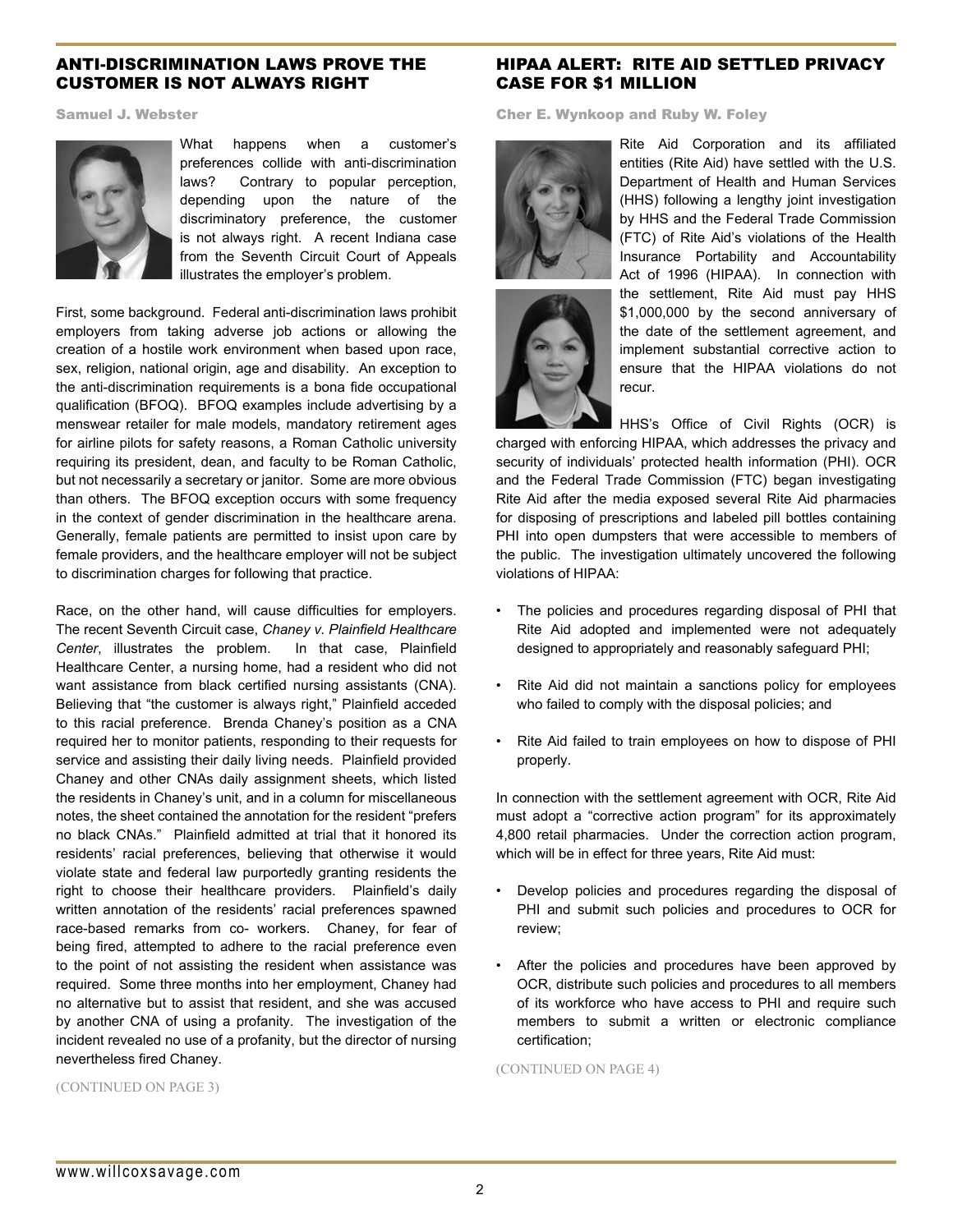# anti-discrimination laws prove The Customer is Not Always Right

#### (CONTINUED fROM PAGE 2)

Chaney sued her employer, complaining of hostile work environment and a race-motivated discharge. The trial court entered summary judgment on behalf of Plainfield. The trial court first ruled that Plainfield avoided hostile work environment liability by responding to each of the complaints. The court treated the racial preference policy separately, concluding that Plainfield had a good-faith belief that ignoring the preference would violate Indiana and federal privacy and patient rights laws. The trial court finally concluded that Chaney had failed to produce any racial animus motivating the discharge.

The Seventh Circuit reversed the decision. First, the Court stated, "we have no trouble finding that a reasonable person would find Plainfield's work environment hostile or abusive." Therefore, the Court held that summary judgment on behalf of Plainfield was erroneous because factual issues existed regarding the existence of a hostile work environment. The Seventh Circuit further stated that it was "widely accepted" that an employer's desire to accede to customer racial preferences was not a defense to a Title VII case alleging discriminatory treatment based upon race. Plainfield erroneously relied upon the gender discrimination cases arising in the healthcare setting. The Seventh Circuit found those cases easily distinguishable: while the law tolerates same-sex restrooms or same-sex dressing rooms, it does not tolerate white-only restrooms or dressing rooms. The Seventh Circuit also analyzed both federal and state patient rights laws and concluded that they were narrowly construed for sex differentiation and that they do not overcome the employer's duty to its own employees to "abstain from racebased work assignments." That policy created a hostile work environment. The Court also found that evidence existed that Plainfield's reasons for discharge were "insincere" and therefore pretextual.

The Seventh Circuit's message is that employers should never treat race as a bona fide occupational qualification. Customer preferences do not trump the employer's duty to provide a workplace free of race discrimination. In Brenda Chaney's case, the Court made several suggestions: (1) advise prospective residents in writing of the non-discrimination policy and obtain the resident's written consent; (2) attempt to modify the resident's behavior; and (3) advise employees of their right to protection from customer's racial harassment. Under all circumstances, the employer must take care to make assignments based upon raceneutral criteria.■

# Supervisors Have Rights Also

(CONTINUED fROM PAGE 1)

*Nashville & Davidson County, Tennessee*. In that case, the Supreme Court held that the term "oppose" carries an ordinary meaning which includes "to resist"; "to contend against"; or "be adverse to a situation." There, the Court found that a plaintiff who did not initiate a complaint about sexual harassment nevertheless engaged in protective conduct under the opposition clause by responding to questions posed to her during an internal investigation of the sexual harassment complaints. The *Crawford* Court held that her responses could be seen as resistant or antagonistic to the sexually harassing treatment. The Supreme Court quoted from the EEOC guideline: "When an employee communicates to her employer a belief that the employer has engaged in ... a form of employment discrimination, that communication virtually always constitutes the employee's opposition to the activity."

The *Collazo* Court found that a reasonable jury could well find that he opposed the treatment of Hiraldo by Acevedo. It was noted that *Crawford* had recognized that an employee can impose unlawful employment practices by his or her conduct. His repeated efforts accompanying Hiraldo to Human Resources to file and pursue her sexual harassment complaint could be found to be effectively and purposefully communicating his opposition to Acevedo's treatment of Hiraldo.

As may be expected, Bristol-Myers Squibb contended that Collazo's conduct was not protected because it was done in furtherance of his supervisory responsibilities.

**Bristol-Myers Squibb contended that Collazo's conduct was not protected because it was done in furtherance of his supervisory responsibilities.**

The Court proceeded to apply the standard that for opposition a supervisor must step outside of his normal employment role representing the company and take action adverse to the company. The Court concluded that Collazo had put forth sufficient evidence to support a jury finding that he had done so. Collazo was not a personnel manager warning the company of potential harassment claims. Instead, as a supervisor, he assisted a subordinate employee in filing a sexual harassment complaint. He thereby stepped outside of his normal supervisory role and took action adverse to the company.

Bristol-Myers Squibb's argument is probably understandable. However, the case points out that the same action can be viewed differently by a reasonable jury. While it is reasonable to believe that he was acting to protect the company, it is also reasonable to believe that he was acting in opposition to the harassment, particularly where he was accompanying Hiraldo in processing of the complaint. The jury gets to decide such a factual issue.■